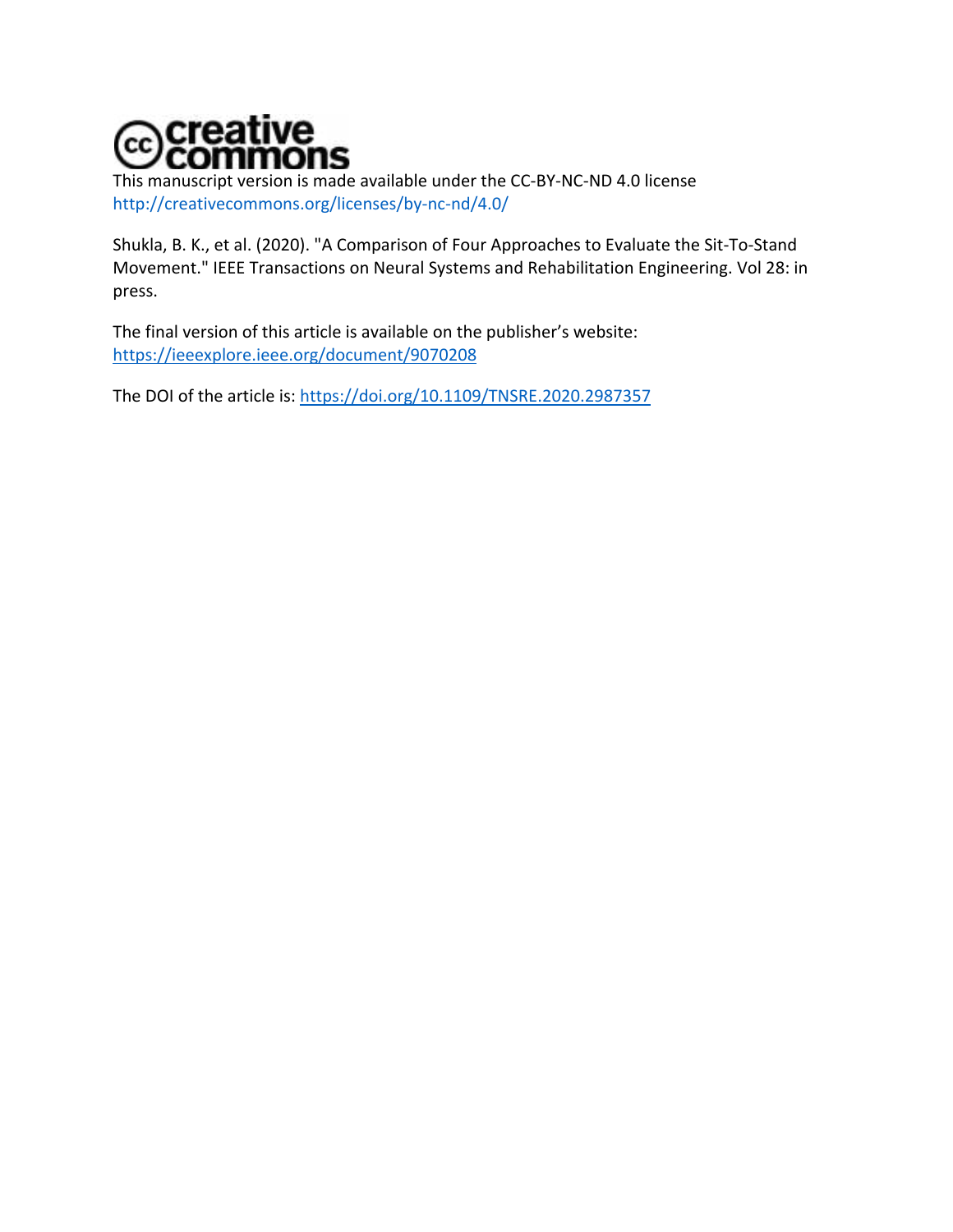# A Comparison of Four Approaches to Evaluate the Sit-To-Stand Movement

Brajesh K. Shukla, Hiteshi Jain, Vivek Vijay, Sandeep K Yadav, Arvind Mathur, and David J Hewson

*Abstract***—The sit-to-stand test (STS) is a simple test of function in older people that can identify people at risk of falls. The aim of this study was to develop two novel methods of evaluating performance in the STS using a low-cost RGB camera and another an instrumented chair containing load cells in the seat of the chair to detect center of pressure movements and ground reaction forces. The two systems were compared to a Kinect and a force plate. Twenty-one younger subjects were tested when performing two 5STS movements at self-selected slow and normal speeds while 16 older fallers were tested when performing one 5STS at a selfselected pace. All methods had acceptable limits of agreement with an expert for total STS time for younger subjects and older fallers,**  with smaller errors observed for the chair  $(-0.18 \pm 0.17 \text{ s})$  and force **plate (-0.19 ± 0.79 s) than for the RGB camera (-0.30 ± 0.51 s) and**  the Kinect (- $0.38 \pm 0.50$  s) for older fallers. The chair had the **smallest limits of agreement compared to the expert for both younger and older participants. The new device was also able to estimate movement velocity, which could be used to estimate muscle power during the STS movement. Subsequent studies will test the device against opto-electronic systems, incorporate additional sensors, and then develop predictive equations for measures of physical function.** 

*Index Terms***—**Biomedical monitoring, functional screening, Kinect, RGB camera, sit-to-stand.

#### I. INTRODUCTION

ALLS are a major concern in older people, with around FALLS are a major concern in older people, with around<br>30% of people aged over 65 falling each year, with the prevalence increasing in older age groups [1]. Risk factors for falls include low strength, poor balance and mobility problems [2]. People who are at risk of falls need to be identified to implement targeted fall-reduction programs including balance and strength training [3]. A simple test of physical function to identify fallers is the Five-times Sit-to-Stand test (5STS) [4]. The 5STS test was shown to outperform both the Timed-Upand-Go (TUG) and single-leg stance tests in differentiating between low, moderate and high risk of falls [5]. The importance of the STS test has been highlighted in many works in the past that have used it to screen for older adults with fall risk [6, 7]. There are two main variations of the test in which the person either performs five STS as quickly as possible [8]

or the person performs as many STS as possible within 30 seconds [9].

Performance in the STS is typically measured using a stopwatch to record the time taken for the task or the number of repetitions performed. However, instrumented versions of both tests have been developed to improve the accuracy of measurement and also to extract additional information about the STS performance. Such tests have used a range of techniques including body-worn accelerometers [10, 11], pressure sensors [12], and visual sensors, often using multiple cameras [13, 14]. In addition to the possibility of automatic detection of STS time, in one study parameters extracted using a Kinect were more closely related to the strength of the participants than was the overall STS time [15]. Such a finding indicates that extracting data on the way on how the STS is performed, rather than simply the time to perform the 5STS, could be beneficial.

Previous techniques to evaluate the STS have included the use of wearable and visual sensors. For instance, a triaxial accelerometer mounted on the waist was used to classify different activities like running, walking, or postures such as sitting and lying, as well as transitional activities such as the STS and falling [10]. Accelerometers have also been used to distinguish between normal subjects and people with Parkinson's disease with respect to their STS performance as part of the TUG test [11]. Although sensor-based tests can be effective, the user is required to wear the sensors when the test is being performed, which can be inconvenient. The preferred locations of wearable sensors have been reported as the wrist, on glasses, or the arm [16]. In such cases, sensors are not good at detecting the movement of the entire body, such as that performed in the STS [17].

Other studies have used visual sensors to evaluate the STS movement. For instance, Allin et al. [14] used three cameras to extract 3-D features like the distance between the feet and head, to construct body centroids. Ellipsoid tracking was then used, along with the Weka Machine Toolkit, to classify postures based on the position of the head, feet and torso [18], with an excellent correlation observed between the Berg Balance Score and the rise time of the STS. However, this process necessitated

Submitted for review on the 8<sup>th</sup> November 2019.

B. K. Shukla is with the Indian Institute of Technology Jodhpur, Karwar 342037, India (e-mail: shukla.1@iitj.ac.in).

H. Jain is with the Indian Institute of Technology Jodhpur, Karwar 342037, India (e-mail: jain.4@iitj.ac.in).

V. Vijay is with the Indian Institute of Technology Jodhpur, Karwar 342037, India (e-mail: vivek@iitj.ac.in).

S.K. Yadav is with the Indian Institute of Technology Jodhpur, Karwar 342037, India (e-mail: sy@iitj.ac.in).

A. Mathur is with the Asian Centre for Medical Education, Research & Innovation, Jodhpur 342003, India (email: mathurarvindju@gmail.com).

D.J. Hewson is with the Institute for Health Research University of Bedfordshire, Luton LU1 3JU, UK (e-mail: david.hewson@beds.ac.uk).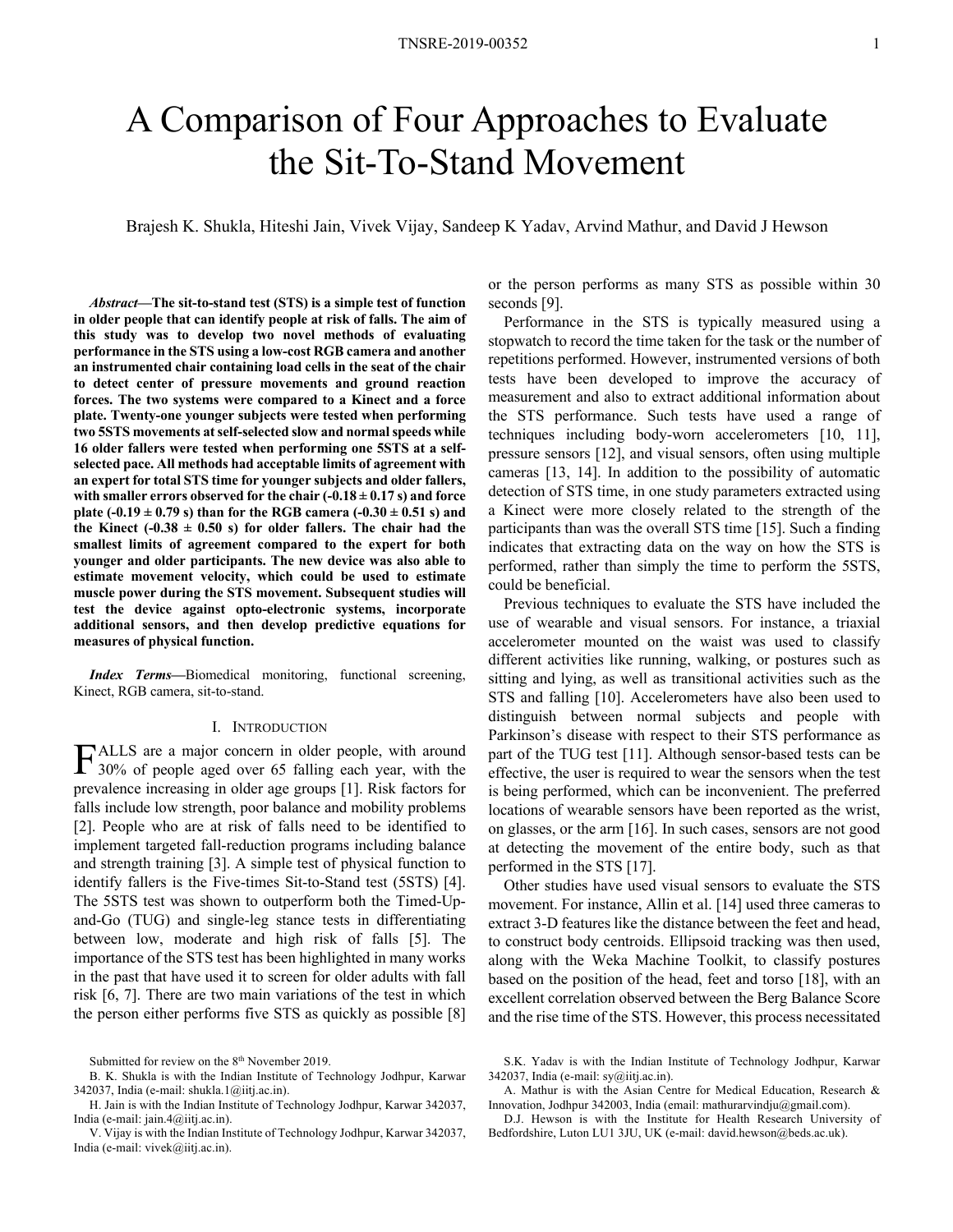manual labeling of individual body parts for one image of each subject to enable color information to be learned for each person tested. Moreover, three carefully positioned cameras were required to measure the STS time, making such a system difficult to use outside of a laboratory setting. In another study, pose-based descriptors from volumetric image data were used to identify the STS movement [19].

Activities, including the STS, were then identified and classified using the nearest neighbor method. More recently, 3- D modeling of a human body in voxel space has been used to estimate STS time [13]. This study used an ellipse-fitting algorithm that obtained features from the image to determine body orientation. The best segmentation accuracies for this method used the ellipse fit and voxel height. This framework was suggested as being suitable for real-time video monitoring of community-dwelling older people to detect fallers, with two cameras required to calculate human voxels. Furthermore, the accuracies of background subtraction are highly dependent on the type of background. A cluttered background leads to false silhouette extractions and thus a non-robust solution [20].

In response to the difficulties outlined above, the solutions developed in this paper are two-fold: 1) We propose the design of a novel device in which four force sensors are built into a chair to measure individual STS cycles, which removes the requirement for participants to wear body sensors throughout the experiment. 2) We propose a low-cost video framework to measure STS time using only a single inexpensive RGB camera. The human skeleton from the frames captured with the RGB camera is extracted using a deep learning network, with frame sequences then segmented into STS cycles using the change in the location of the head.

In this paper, we analyze the performances of these two novel approaches to evaluate the STS and compare them to two previously used instrumented systems to evaluate the STS, the Kinect, and a force plate. Our framework provides a number of advantages, such as the use of a single low-cost RGB camera that can be easily extended to android phones [15, 21, 22] and a method that does not involve background subtraction to extract the human silhouette. Although such a method has been used previously with an RGB-based camera setup [13], it fails in a cluttered environment when silhouette extraction becomes difficult. In contrast, the new method uses a deep pose library to extract body position. The use of visual sensors allows monitoring of both the time taken to perform the STS and the way it is performed, which is not possible in sensor-based approaches alone. Finally, while both STS performance and STS time can be analyzed using an RGB camera, the instrumented chair provides additional information related to the movement of the center of pressure, which could provide useful information about the STS movement.

Our goal in this study is to design a framework to evaluate the STS in an unstructured setting, without requiring human intervention. In the next section we explain the chair design and the pose estimation using the RGB camera. Next, we describe the methodology used to determine STS time and STS velocity using both the visual sensors (RGB and Kinect) and the forcebased sensors (chair and force plate). We then present our

experimental results, compare the performance of the methods for the four systems, and conclude with discussions and future work.

#### II. OUR FRAMEWORK

In this section we propose two new methods to estimate STS time and STS velocity during the STS movement. Firstly, an instrumented chair is designed using four load cells that eliminates the need of subjects to wear body sensors while performing the STS test. Next, we introduce a single RGB camera-based system to capture the STS movement and propose a technique to estimate STS time. A detailed description of both modules follows.

#### *A. Instrumented Chair Design*

A wooden chair with a 47cm seat height was instrumented with four load cells, which were positioned in a cross with a distance of 31 cm between each adjacent pair of load cells. Each load cell was rated for 40 kg with a precision of 8 g (CZL 601, Standard Load Cells, Vadodara, Gujarat, India). The load cells were fixed to the seat of the chair and covered by an additional piece of wood. Each pair of load cells on one side of the chair was connected to a 24-bit analogue to digital converter (ADC) (HX711 Avia Semiconductors, Xiamen, China), with each ADC placed on a bracing strut on the side of the chair in which it was located. The two ADC receiving signals from the left and right load cells were connected to a microcontroller board (Arduino Mega 2560, Arduino LLC, Somerville, MA, USA), with data acquired at 80Hz using a custom-built software program written in Python (Fig. 1). Instantaneous center of pressure (CoP) of the forces applied through the chair was calculated as the barycenter of the four load cells signals. Anteroposterior (AP) and mediolateral (ML) displacement of the CoP were also calculated, while the sum of the forces from the individual load cells were taken to be an estimate of vertical ground reaction force (Fz).



Fig. 1. Load cell – Arduino – computer Interface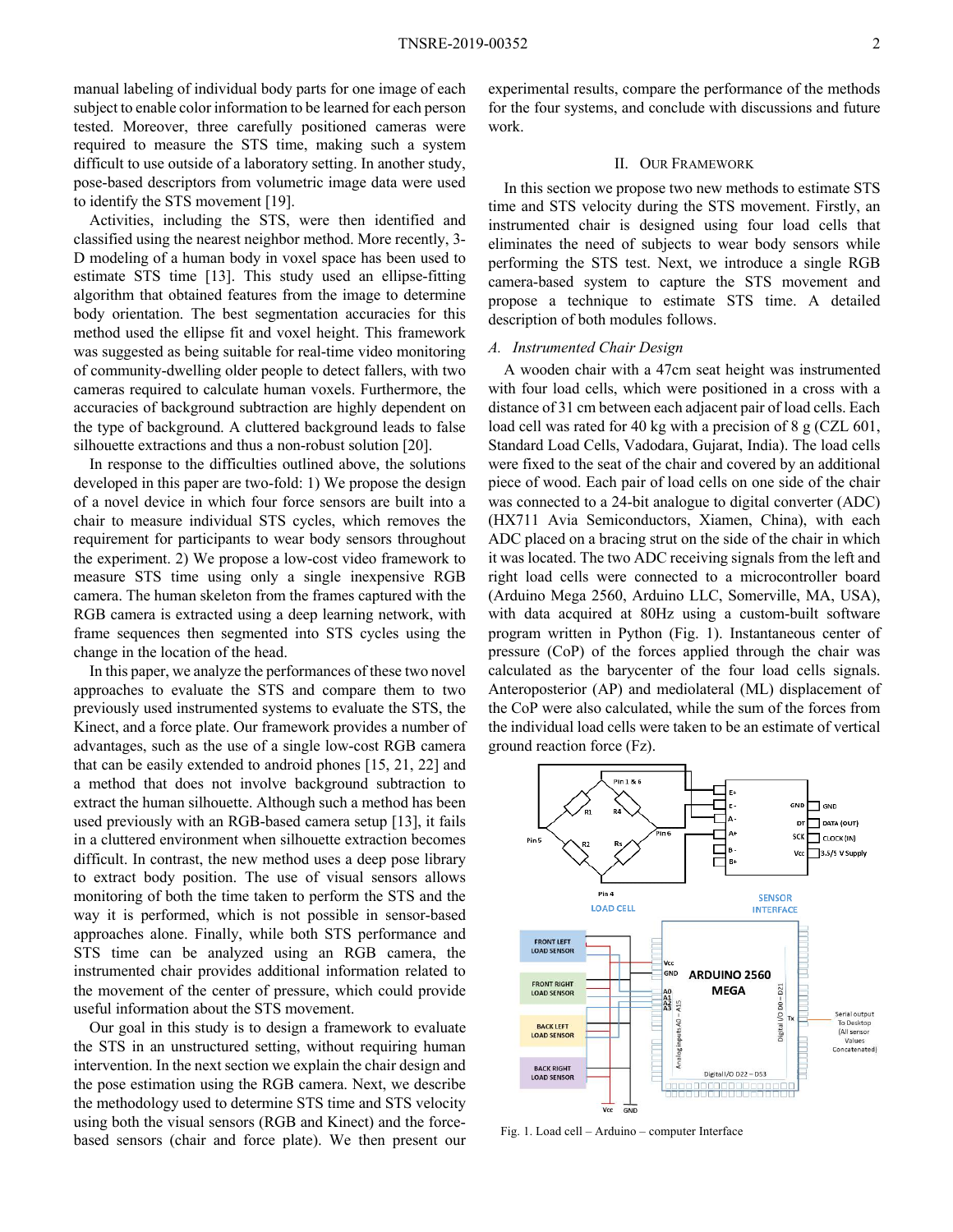It should be noted that Fz and CoP data can only be obtained when the person is in contact with the chair during the STS movement. In addition, data from the force plate is zeroed when participants are seated prior to the start of any testing. Calibration of the chair was carried out using a series of known masses, which were placed at different locations on the seat of the chair. This was used to verify the CoP and Fz data, with all values accurate to within the load cell manufacturer's specifications of  $\pm$  32 g for the mass and  $\pm$  1mm for the CoP.

## *B. Single Camera-based Posture Analysis*

Cameras are readily available in the form of android devices or installed surveillance cameras. These visual sensors can be a useful resource in health care monitoring. Typically, multiple cameras are used in order to extract human silhouettes from video recordings [13, 14]. In the method developed for this study, only a novel single camera solution is used to calculate STS time.

Accurate pose estimation is essential to identify people in a video frame. This requires the location of the body to be identified in each RGB frame. One way of accomplishing this is by background subtraction and extraction of the human silhouette. Although this technique is relatively simple, it gives false boundaries when the background is cluttered, while the silhouettes do not define body joints distinctively. In contrast, the exact location of pixels that correspond to key-points of the body, also known as joint points, are required for an accurate clinical test [23].

Pose estimation is a challenge in computer vision research, with several problems arising for researchers to deal with. Any pose estimation method needs to deal with clothing, lighting conditions, background, view angles, and occlusion. With the advent of deep-learning techniques, many solutions to human pose estimation have been introduced, such as the recentlyintroduced Stacked Hourglass Network method [24]. Poses estimated using this library are accurate at assessing human movement [25].

The Stacked Hourglass Network method defines local features such as the wrist, ankle, elbow and the orientation and arrangement of these features with respect to each other. In order to capture the right description of human joints, the images are analyzed at different scales, with a low-level resolution for joints and a high-level resolution for orientation. The Stacked Hourglass Network consists of downscaling and upscaling layers, which resembles an hourglass that is stacked multiple times. The result of this deep network model is a set of K heatmaps that correspond to K joint points. The network is pre-trained on two datasets FLIC and MPII such that it can easily predict different orientations of human bodies.

A pose consisting of 15 joint locations was estimated by the network for each frame of the image, as shown in Fig. 2. The joint locations used are head, right and left shoulder, right and left elbow, right and left wrist, pelvis, right and left hip, right and left knee, and right and left ankle. A sample estimation for a subject performing the STS is shown in Fig. 3, with the skeleton on the left and heat maps of joint estimation probability on the right.



Fig. 2. The 15-segment model of a pose used to estimate the STS

Calibration of the camera was performed using the chair as a reference, with the back of the chair measuring 0.5m. This was used to ensure that the pixels within the image that covered the chair corresponded to 0.5m when the other measurements were taken. For all recordings, the camera was placed 2.3 m on a line perpendicular to the front of the chair. The frame of reference used for the 3D data from Kinect has the IR sensor as the origin, while the RGB camera, which is in 2D, has the origin at the top left corner of the image. The frame of reference for both sensors transformed a frame of reference fixed on the body of the subject, with nearest hip of the subject taken as the origin in all directions of movement.



Fig. 3. Example of pose estimation during the STS movement

#### *C. STS Parameter Calculation*

The total time taken for each 5STS was estimated for each of the four recording systems. The method used to estimate STS time for both the RGB and Kinect systems was adapted from that of Ejupi et al. [15]. This consists of an estimation of the head position obtained from the camera for the duration of the recording. Position data were low pass filtered with a 4th order Butterworth filter with a 2Hz cut-off frequency. The peaks identified were taken to be the mid-point of the standing positions while the troughs were taken to be the mid-point of the sitting positions. If the head position was within 5cm of the nearest peak the subject was considered to be standing, while a position within 5cm of the nearest valley was taken to be sitting. An example of head position signals during the 5STS for the RGB and Kinect systems is shown in Fig. 4(a-b).

The mean duration of the 5STS was calculated for the force plate and the chair, as shown in Fig. 4(c-d). Force data were also low pass filtered with a 4th order Butterworth filter with a 2Hz cut-off frequency. For the force plate, the start of each sit-to-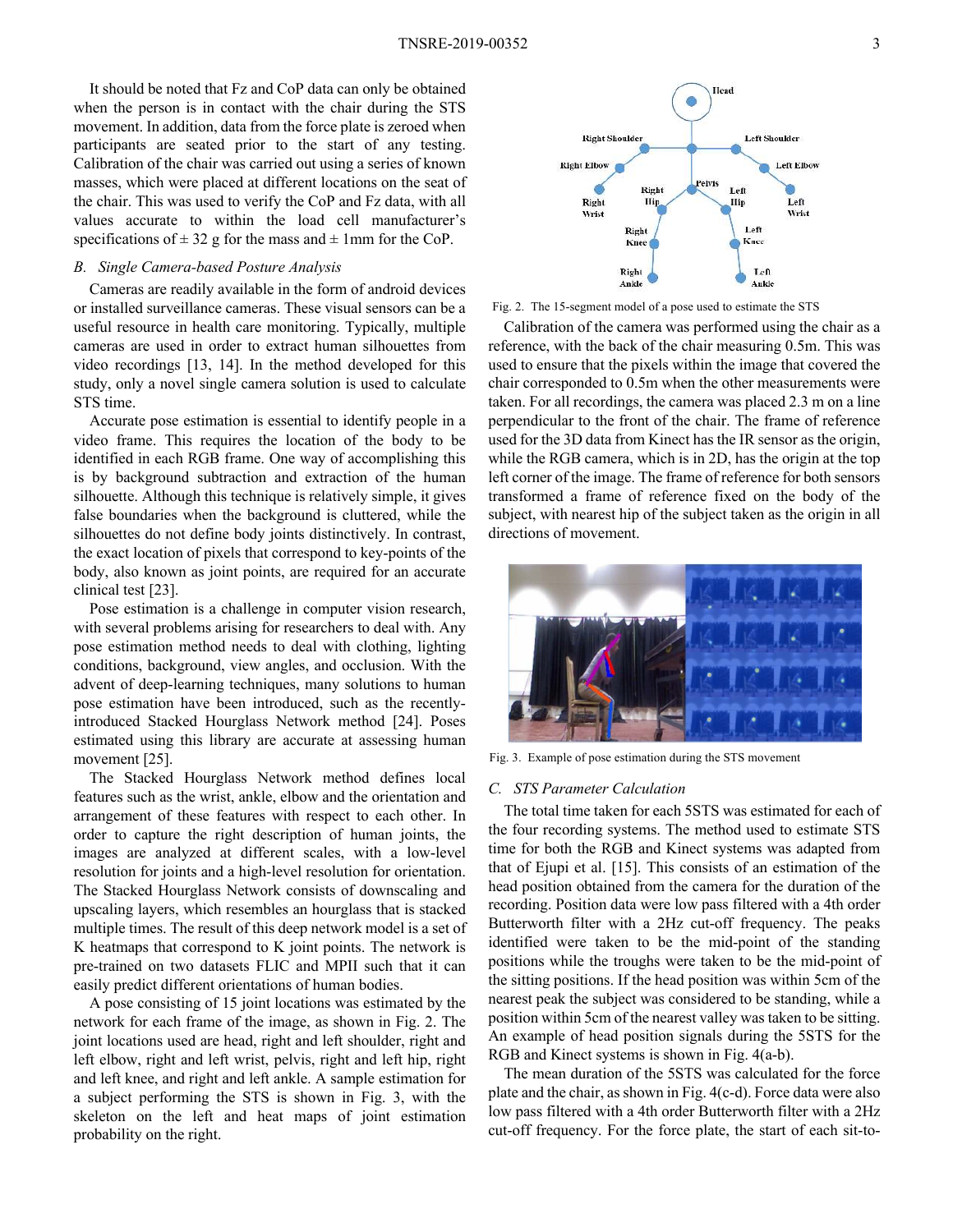

Fig. 4. Calculation of STS time and STS phases for RGB camera (a), Kinect (b), force plate (c) and chair (d).

stand phase was taken to be 10% of the peak force obtained during the transition to a standing position, which corresponds to the same ratio as the 5cm value used for the two camerabased systems when compared to the mean standing height of 50 cm. A subject was considered to be standing when the force reached 90% of the peak force for the individual STS. The standing phase of the STS was considered to have finished when vertical force decreased below 90% of peak force, with subjects considered to have returned to a sitting position when vertical force reached 10% of the previous peak. For the chair, the opposite method was used since force decreases during the sit-to-stand but increases for the force plate. Accordingly, for the chair sit-to-stand phase, when vertical force decreased below 90% of peak force, subjects were considered to have started to stand up, while a subject was considered to be standing when their force decreased below 10% of peak. The same approach was used for the stand-to-sit, which began when force reached 10% of peak force, with subjects considered to be sitting when 90% of peak force was reached.

In addition to total STS time, a worthwhile parameter that can be obtained from an instrumented STS is sit-to-stand velocity. STS velocity is better able to distinguish between fallers and non-fallers, than total STS time [15]. STS velocity was calculated for the two camera-based systems using the method proposed by Ejupi et al. [15] for the period between the end of the sitting phase and the standing phase of each STS movement. The height change between these two points was divided by the time taken to obtain STS velocity. For the force plate and the chair, velocity was derived using Newton's second law of motion between the time when force was between 10% and 90% of maximal force during the sit-to-stand movement. The force-time curve was divided by mass to produce an acceleration-time curve, which was then numerically integrated using the trapezoid rule to produce the velocity-time curve from which peak STS velocity was obtained. The average of STS velocity for the five STS movements was used in all subsequent analyses.

## *D. Comparison of STS Parameters*

The performance of the four systems was compared using data collected from a sample of 21 healthy younger subjects and a sample of 16 older fallers. The younger participants performed two trials, the first of which was at a self-selected slow speed, while subjects were asked to perform the second trial as fast as possible. The older fallers performed a single trial at a self-selected speed. The ethics committee of the Asian Centre for Medical Education, Research & Innovation approved the study (ACMERI/18/001), with all subjects giving informed consent.

Comparative performances of the four methods of obtaining STS time and STS velocity were undertaken using correlation analysis and limits of agreement, using Bland-Altman plots [26]. Overall STS time was compared to a reference time that was obtained from the analysis of a frame-by-frame record of each STS from the RGB camera [13]. The expert manually identified the beginning and end of each STS, with the beginning taken to be when the subject began to move their torso forward in the first STS, while the end of the STS was estimated as the moment when the subject's torso returned to vertical after completing the 5th STS movement. These start and endpoints were chosen based on the four phases of the STS movement described previously [27]. The use of an expert assessment of the video as the gold-standard for STS time was chosen rather than a stopwatch, as previous research has reported errors due to delays in starting the stopwatch after the command was given to start being included in the time, while errors also occur when stopping the timer [13].

All four methods were compared with that of the expert for total 5STS time using Bland-Altman plots. For STS velocity, no expert velocity was available, therefore Bland-Altman plots were not used. All data processing was performed using custom-built software developed using LabVIEW (Version 2018, National Instruments Corporation, Austin, Texas, USA). Statistical analysis was performed using SPSS (version 25, IBM Corporation, Armonk, New York, USA).



Fig. 5. Example recording from the instrumented chair during the 5STS test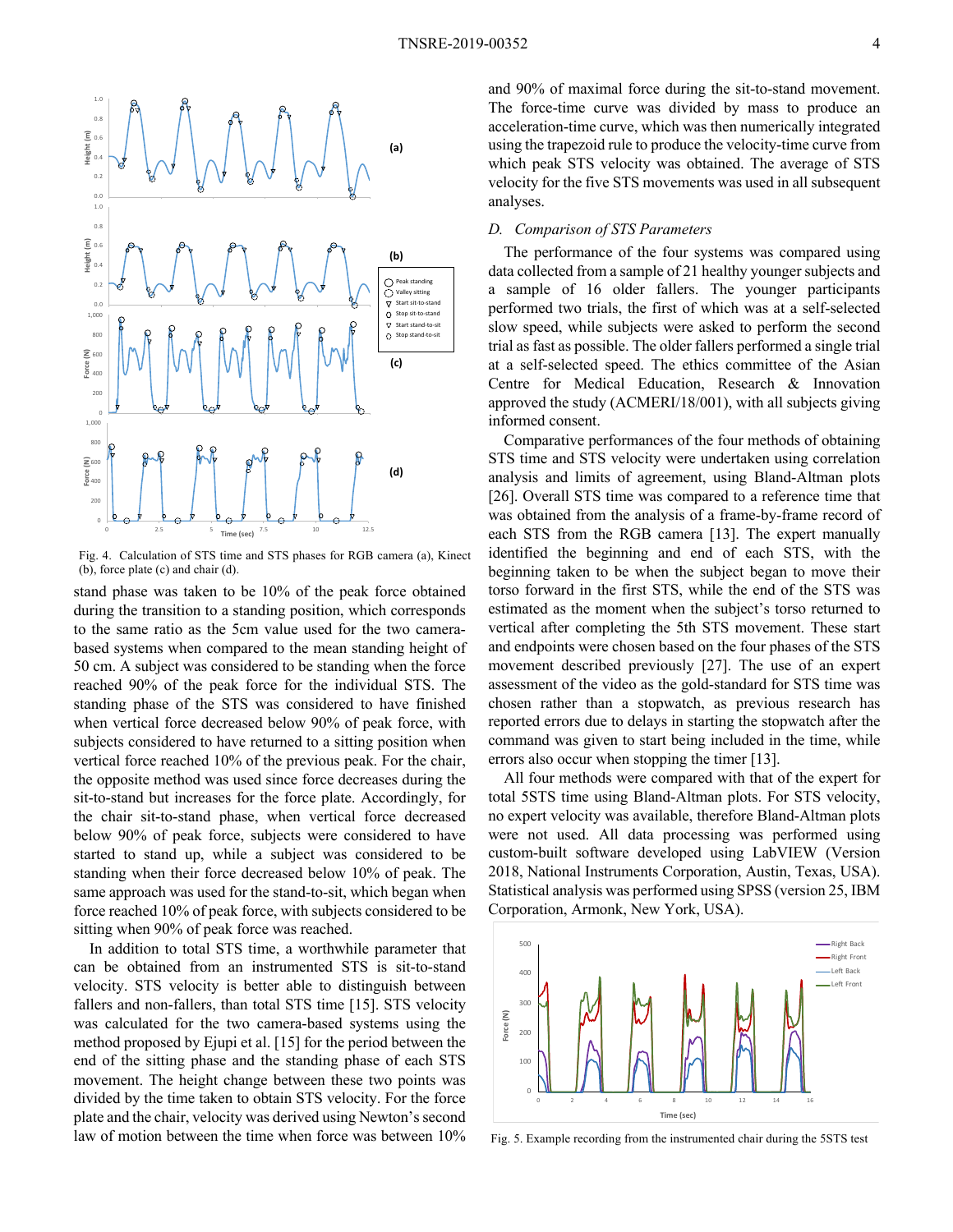### III. RESULTS

The young subjects were aged  $28.3 \pm 6.8$  years, weighed 67.2  $\pm$ 9.6 kg, of height  $1.70 \pm 0.04$  m, with BMI 23.2  $\pm$  3.0 kg/m<sup>2</sup>, while the fallers were aged 67.2  $\pm$  6.7 years, weighed 64.3  $\pm$ 12.0 kg, of height  $1.58 \pm 0.07$  m, with BMI 25.9  $\pm$  4.2 kg/m<sup>2</sup>. The time for the slow 5STS was  $13.0 \pm 1.9$  s, as timed by the expert. The time for the fast 5STS was  $10.3 \pm 1.4$  s, while the fallers performed the 5STS in  $18.0 \pm 3.4$  s. A typical example recording from the instrumented chair is shown in Fig. 5.

| <b>TABLEI</b>                                              |                  |                  |                  |                  |
|------------------------------------------------------------|------------------|------------------|------------------|------------------|
| PERFORMANCE OF THE TESTING SYSTEMS FOR 5STS TIME FOR YOUNG |                  |                  |                  |                  |
|                                                            | Kinect           | RGB              | Force plate      | Chair            |
|                                                            |                  |                  |                  |                  |
| Time(s)                                                    | $10.8 \pm 1.9$   | $10.6 \pm 1.9$   | $11.7 \pm 2.2$   | $11.8 \pm 2.2$   |
| Correlation                                                | $0.990*$         | $0.997*$         | $0.979*$         | $0.995*$         |
| 95% CI                                                     | $0.975 - 0.996$  | $0.993 - 0.998$  | $0.948 - 0.991$  | $0.988 - 0.998$  |
| Error(s)                                                   | $-0.84 \pm 0.35$ | $-1.01 \pm 0.23$ | $-0.05 \pm 0.33$ | $-0.16 \pm 0.17$ |
| LOA(s)                                                     | 1.38             | 0.91             | 1.31             | 0.67             |
| $LOA$ $(\% )$                                              | 90.9%            | 95.5%            | 97.7%            | 97.7%            |

Times and mean errors are means  $\pm$  SD; limits of agreement are range and percentage of points within this range. LOA: Limits of Agreement. \*Correlation is significantly different from zero (p<0.05).

| <b>TABLE II</b><br>PERFORMANCE OF THE TESTING SYSTEMS FOR 5STS TIME FOR FALLERS |                  |                  |                  |                  |
|---------------------------------------------------------------------------------|------------------|------------------|------------------|------------------|
|                                                                                 | Kinect           | RGB              | Force plate      | Chair            |
|                                                                                 |                  |                  |                  |                  |
| Time(s)                                                                         | $17.6 \pm 3.3$   | $17.7 \pm 3.6$   | $17.8 \pm 3.5$   | $17.7 \pm 3.1$   |
| Correlation                                                                     | $0.979*$         | $0.983*$         | $0.948*$         | $0.988*$         |
| 95% CI                                                                          | $0.939 - 0.992$  | $0.951 - 0.994$  | $0.854 - 0.982$  | $0.965 - 0.996$  |
| Error(s)                                                                        | $-0.38 \pm 0.50$ | $-0.30 \pm 0.51$ | $-0.19 \pm 0.79$ | $-0.18 \pm 0.17$ |
| LOA(s)                                                                          | 1.97             | 1.98             | 3.08             | 0.67             |
| $LOA$ $(\% )$                                                                   | 93.8%            | 93.8%            | 100%             | 100%             |

Times and mean errors are means  $\pm$  SD; limits of agreement are range and percentage of points within this range. LOA: Limits of Agreement. \*Correlation is significantly different from zero (p<0.05).

## *A. Total STS Time*

The performances of the four systems for young subjects for 5STS time against the expert time of  $11.7 \pm 2.1$  s are shown in Table 1. The performance for 5STS time for the older fallers compared to the expert time of  $18.0 \pm 3.4$  s is shown in Table 2. Bland Altman plots of the limits of agreement for the four methods for both groups of subjects combined when compared to the expert values are shown in Fig. 6.

When the ranking of each system was compared for the four measures of performance used against the expert, the chair had the best performance. For the older fallers, the chair had the highest correlation, smallest error, the narrowest range for the limits of agreement, and the highest percentage of points within this range. When the younger subjects were considered, the chair was the best for both LOA measures, along with twosecond rankings for the correlation and error measures.

## *B. STS Velocity*

Comparisons for STS velocity are shown in Table 3 for younger participants and in Table 4 for the older fallers. The two camerabased systems obtained higher velocities than the two forcebased systems. When the younger and older faller results were

TABLE III PERFORMANCE OF THE TESTING SYSTEMS FOR STS VELOCITY FOR YOUNG Kinect RGB Force plate Chair

| Velocity (m/s) $0.94 \pm 0.16$ $0.93 \pm 0.17$ |                   |  | $0.89 \pm 0.20$ $0.74 \pm 0.20$ |  |
|------------------------------------------------|-------------------|--|---------------------------------|--|
| Correlation                                    | $0.811*$          |  | $0.905*$                        |  |
| 95% CI                                         | $(0.678 - 0.892)$ |  | $(0.832 - 0.947)$               |  |
| Mean diff. $(s)$                               | $-0.02 \pm 0.16$  |  | $-0.16 \pm 0.09$                |  |

Times and mean differences are means  $\pm$  SD. \*Correlation is significantly different from zero (p<0.05).

| <b>TABLE IV</b>                                                 |                   |     |                   |                 |
|-----------------------------------------------------------------|-------------------|-----|-------------------|-----------------|
| PERFORMANCE OF THE TESTING SYSTEMS FOR STS VELOCITY FOR FALLERS |                   |     |                   |                 |
|                                                                 | Kinect            | RGB | Force plate       | Chair           |
|                                                                 |                   |     |                   |                 |
| Velocity (m/s) $0.59 \pm 0.12$ $0.64 \pm 0.37$                  |                   |     | $0.65 \pm 0.18$   | $0.53 \pm 0.15$ |
| Correlation                                                     | $0.574*$          |     | $0.796*$          |                 |
| 95% CI                                                          | $(0.109 - 0.833)$ |     | $(0.496 - 0.926)$ |                 |
| Mean diff. $(s)$                                                | $-0.05 \pm 0.35$  |     | $-0.12 \pm 0.11$  |                 |

Times and mean differences are means  $\pm$  SD. \*Correlation is significantly different from zero  $(p<0.05)$ .

compared, greater discrepancies for a given system were observed for the two camera-based systems than for the two force-based systems, with lower correlations and higher mean differences, especially for the fallers. A comparison of the STS velocity measures from the four devices was made with gait velocity for the group of older fallers. The highest correlation with gait velocity was obtained for chair STS velocity  $(r=0.76)$ , followed by the force plate ( $r=0.49$ ), RGB camera ( $r=0.12$ ), and the Kinect  $(r=0.07)$ .

#### IV. DISCUSSION

In this study, two new methods were proposed to evaluate the STS movement, which is an important functional screening tool in older people. One method used pose estimation from a single RGB camera, while the other method used an instrumented chair. The findings showed that both methods performed as well or better than previously reported methods in which a Kinect and a force plate were used to calculate total STS time and STS velocity, both of which can differentiate between fallers and non-fallers.

Both new methods had an excellent agreement with an expert estimation of STS in terms of the number of data points that fell within 2SD of the mean difference. However, the camera method underestimated the total STS time compared to the expert by around one second. In contrast, the chair method had an average error within 0.2 sec of the expert time. This suggests that the newly developed chair can accurately detect STS time and could offer an alternative to a manual method. The reason for the differences is most likely due to the difficulty in using head height to detect the start of the STS, which begins with a forward movement of the trunk before the second phase of vertical movement occurs [27]. To improve the accuracy of the camera-based techniques, it might be necessary to include the detection of forwards movement, rather than the vertical movement described previously [15].

In addition to detecting overall STS time, it would be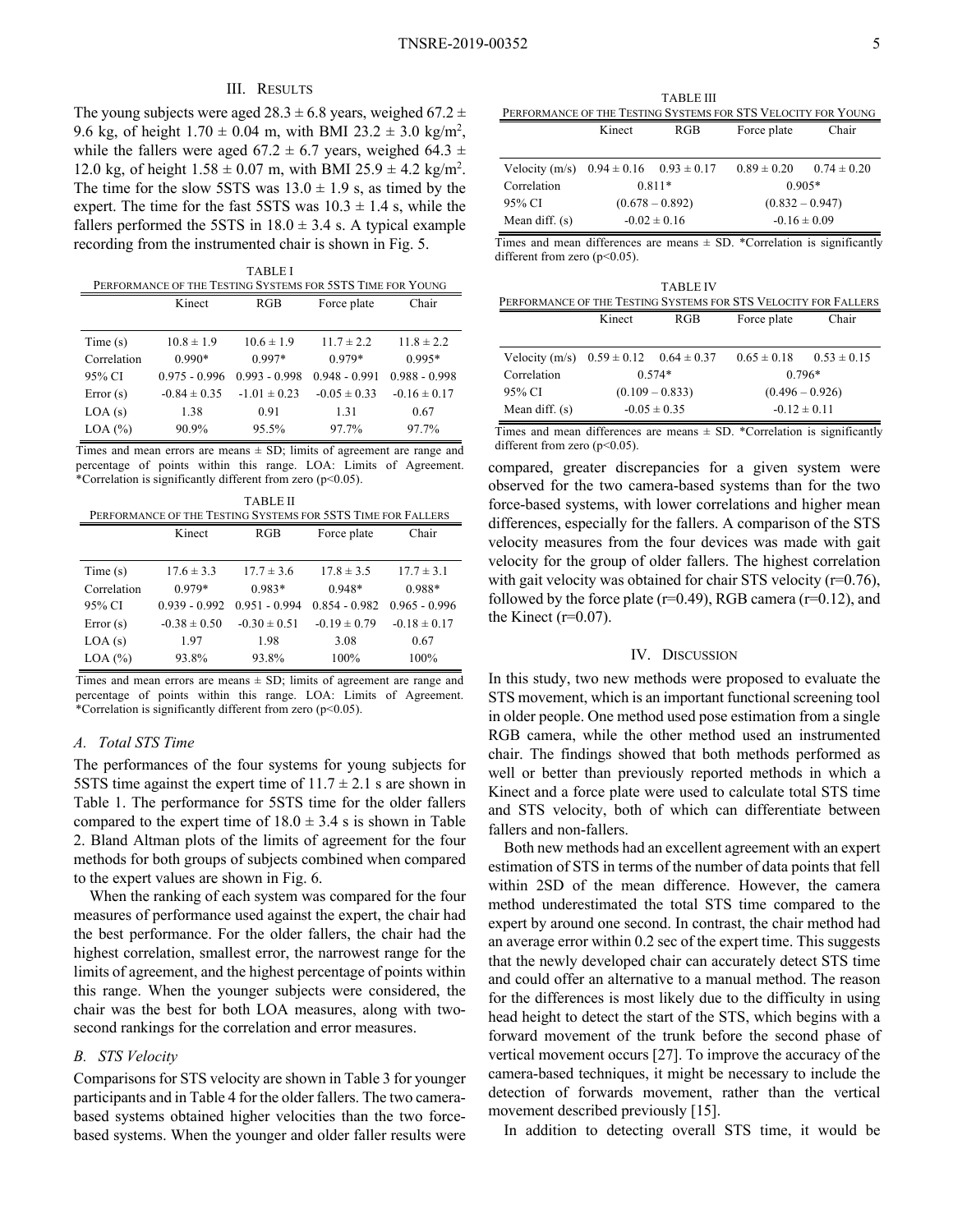

Fig. 6. Limits of agreement between expert STS time and the four systems; (a) RGB Camera; (b) Kinect; (c) Force plate; (d) Chair

worthwhile identifying the time spent in each STS to detect fatigue as the STS is performed. Previous work has associated fatigue with increasingly slower times for the individual STS measured by the use of force plates and IMU [28]. This could offer an additional advantage when compared to a standard stopwatch method typically used in clinical settings. The error of the chair method was less than 10% of the minimal detectable change for the 5STS, which has been reported to be 2.5 seconds [29]. Previous work has shown that instrumented versions of the 5STS typically obtain quicker times than those when using a stopwatch [15, 30].

The different methods were also compared for the STS velocity parameter. In this case, it wasn't possible to use an expert for comparative purposes as it isn't possible to calculate velocity from a non-instrumented STS test. When the methods were compared for younger subjects, similar values for STS velocity were observed for all systems. Likewise, when the older fallers were considered, similar values were also observed across the systems. For all of the systems, lower STS velocities were observed for the older fallers, as would be expected. When the estimates of STS velocity for the devices were compared with gait velocity, the two force-based measures performed far better than those based on visual analysis. A high correlation was found with gait velocity for the chair, with a moderate correlation for the force plate.

There appears to be two possibilities for the lower correlations for the camera-based systems with gait velocity. Firstly, the accuracy of the methods themselves used to determine the head height from which velocity was estimated could have been inaccurate, which would have resulted in the

differences observed. This could be further investigated using an optoelectronic system to record human movement, such as the Vicon, which would also confirm the accuracy of all systems presented in this work and act as a gold standard. Secondly, using head height to determine STS velocity could be the issue. During the STS there is a transition phase when sitting, with hip flexion occurring as the subject bends forwards before standing up. This can be seen in Fig 4. for both camerabased systems, with height decreasing before standing up. This could create variability in the camera-based systems, meaning that the force-based measures might be superior, although a larger study is needed to confirm this finding.

The results of this study show that the chair could be used to evaluate the STS in clinical settings, providing a potentially cheaper alternative than a force plate. The total cost of the components in the chair was approximately \$100, which although not the commercial cost of a final product, would be substantially cheaper than a standard force plate, which typically cost thousands of dollars. In addition, when detecting STS time it was also possible to estimate STS velocity, which has been shown to distinguish between older controls and those with a history of hip fracture [31]. It would also be possible to estimate the power produced during the STS using the method proposed by Lindemann et al., in which the difference between seated height and standing height is combined with the rate of force development to estimate power [32]. Power during the STS is a strong predictor of overall muscle power and even cross-sectional area of the quadriceps [33, 34], which means the instrumented chair might be able to estimate muscle mass.

This study is not without limitations. Firstly, the system has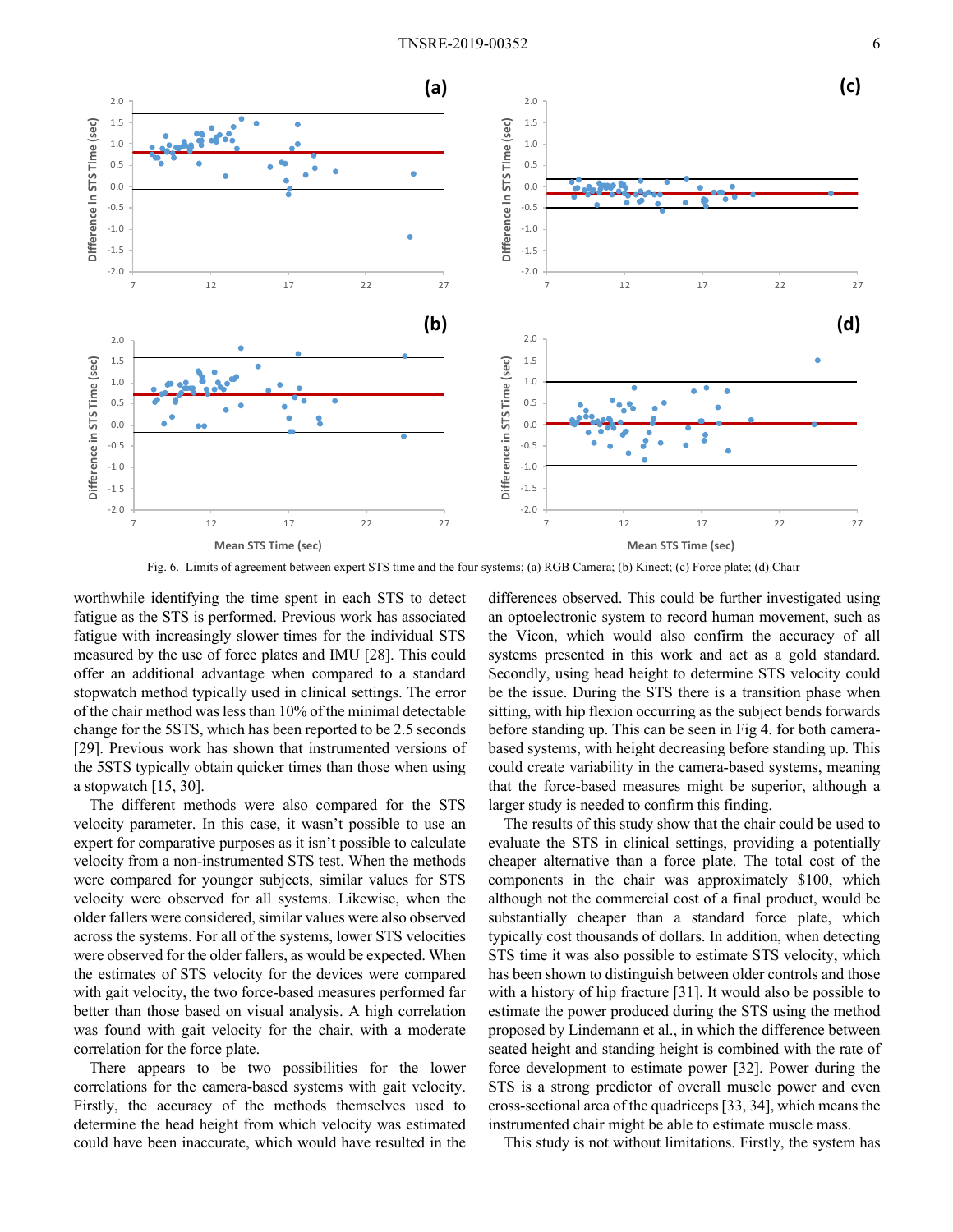thus far only been tested on young healthy subjects and one cohort of older fallers so needs to be validated on a wider range of older participants to determine the predictive ability of the system in terms of other conditions associated with aging, such as frailty and sarcopenia. Also, the present chair design does not enable all of the individual phases of the STS to be detected, particularly when the user is no longer in contact with the chair. The absence of a gold standard against which to compare STS velocity obtained from the four systems is also a limitation. Although the observed relationship between STS velocity and gait velocity was encouraging, it would have been useful to have measures of leg strength for the older subjects rather than using gait velocity as a proxy measure. Finally, the analysis performed was not automated, which would make the tests more widely applicable in clinical settings.

The limitations in terms of STS phase detection will be addressed in future work using infrared sensors to detect body position and joint angles, such as hip flexion. Future work could also examine whether fusion of both chair and RGB systems would be of benefit. Finally, it would be worth evaluating whether the system could predict muscle power and/or muscle mass, as has been demonstrated by previous work with the STS test [33, 34].

## V. CONCLUSION

This paper presented the development of two novel systems to evaluate the STS movement. The instrumented chair performed the best at detecting the STS when compared to an expert, with encouraging results also obtained when STS velocity was compared to physical function. Future work will use additional sensors to estimate muscle power during the STS.

#### **REFERENCES**

- [1] C. R. Gale, C. Cooper, and A. A. Sayer, "Prevalence and risk factors for falls in older men and women: The English Longitudinal Study of Ageing," *Age Ageing,* vol. 45, no. 6, pp. 789-794, 2016, doi: 10.1093/ageing/afw129.
- [2] T. Masud and R. O. Morris, "Epidemiology of falls," *Age Ageing,*  vol. 30, no. suppl 4, pp. 3-7, 2001, doi: 10.1093/ageing/30.suppl\_4.3.
- [3] C. A. Pfortmueller, G. Lindner, and A. K. Exadaktylos, "Reducing fall risk in the elderly: risk factors and fall prevention, a systematic review," *Minerva Med,* vol. 105, no. 4, pp. 275-281, 2014.
- [4] R. W. Bohannon, "Sit-to-Stand Test for Measuring Performance of Lower Extremity Muscles," *Percept Mot Skills,* vol. 80, no. 1, pp. 163-166, 1995, doi: 10.2466/pms.1995.80.1.163.
- [5] S. Buatois *et al.*, "Five times sit to stand test is a predictor of recurrent falls in healthy community-living subjects aged 65 and older," *J Am Geriatr Soc,* vol. 56, no. 8, pp. 1575-1577, 2008, doi: 10.1111/j.1532-5415.2008.01777.x.
- [6] A. Kerr, D. Rafferty, K. M. Kerr, and B. Durward, "Timing phases of the sit-to-walk movement: Validity of a clinical test," *Gait Posture,* vol. 26, no. 1, pp. 11-16, 2007, doi: 10.1016/j.gaitpost.2006.07.004.
- [7] A. Tiedemann, H. Shimada, C. Sherrington, S. Murray, and S. Lord, "The comparative ability of eight functional mobility tests for predicting falls in community-dwelling older people," *Age Ageing,*  vol. 37, no. 4, pp. 430-435, 2008, doi: 10.1093/ageing/afn100.
- [8] S. L. Whitney, D. M. Wrisley, G. F. Marchetti, M. A. Gee, M. S. Redfern, and J. M. Furman, "Clinical Measurement of Sit-to-Stand Performance in People With Balance Disorders: Validity of Data for the Five-Times-Sit-to-Stand Test," *Phys Ther,* vol. 85, no. 10, pp. 1034-1045, 2005.

[9] C. J. Jones, R. E. Rikli, and W. C. Beam, "A 30-s chair-stand test as a measure of lower body strength in community-residing older adults," *Res Q Exerc Sport,* vol. 70, no. 2, pp. 113-119, 1999, doi: 10.1080/02701367.1999.10608028.

- [10] D. W. Kang, J. S. Choi, J. W. Lee, S. C. Chung, S. J. Park, and G. R. Tack, "Real-time elderly activity monitoring system based on a tri-axial accelerometer," *Disabil Rehabil Assist Technol,* vol. 5, no. 4, pp. 247-53, 2010, doi: 10.3109/17483101003718112.
- [11] A. Weiss *et al.*, "Can an accelerometer enhance the utility of the Timed Up & Go Test when evaluating patients with Parkinson's disease?," *Med Eng Phys,* vol. 32, no. 2, pp. 119-125, 2010, doi: 10.1016/j.medengphy.2009.10.015.
- [12] A. Arcelus, I. Veledar, R. Goubran, F. Knoefel, H. Sveistrup, and M. Bilodeau, "Measurements of Sit-to-Stand Timing and Symmetry From Bed Pressure Sensors," *IEEE Trans Instrum Meas,* vol. 60, no. 5, pp. 1732-1740, May 2011, doi: 10.1109/tim.2010.2089171.
- [13] T. Banerjee, M. Skubic, J. M. Keller, and C. Abbott, "Sit-to-Stand Measurement for In-Home Monitoring Using Voxel Analysis," *IEEE J Biomed Health Inform,* vol. 18, pp. 1502-1509, 2014, doi: 10.1109/JBHI.2013.2284404.
- [14] S. Allin and A. Mihailidis, "Low-cost, Automated Assessment of Sit-To-Stand Movement in "Natural" Environments," in *4th European Conference of the International Federation for Medical and Biological Engineering*, Berlin, Heidelberg, 2009, vol. 22: Springer, in IFBME Proceedings, pp. 76-79, doi: 10.1007/978-3- 540-89208-3\_20.
- [15] A. Ejupi, M. Brodie, Y. J. Gschwind, S. R. Lord, W. L. Zagler, and K. Delbaere, "Kinect-based five-times-sit-to-stand test for clinical and in-home assessment of fall risk in older people," *Gerontology,*  vol. 61, no. 1, pp. 118-124, 2016, doi: 10.1159/000381804.
- [16] J. Cho, "Current Status and Prospects of Health-Related Sensing Technology in Wearable Devices," *J Healthc Eng,* vol. 2019, p. 8, 2019, Art no. 3924508, doi: 10.1155/2019/3924508.
- [17] H. Matsuyama, K. Hiroi, K. Kaji, T. Yonezawa, and N. Kawaguchi, "Hybrid Activity Recognition for Ballroom Dance Exercise using Video and Wearable Sensor," in *2019 Joint 8th International Conference on Informatics, Electronics & Vision (ICIEV) and 2019 3rd International Conference on Imaging, Vision & Pattern Recognition (icIVPR)*, 30 May-2 June 2019 2019, pp. 112-117, doi: 10.1109/ICIEV.2019.8858524.
- [18] I. H. Witten, E. Frank, M. A. Hall, and C. J. Pal, *Data Mining: Practical machine learning tools and techniques*, 4th ed. Cambridge, MA, USA: Morgan Kaufmann, 2016.
- [19] S. Pehlivan and P. Duygulu, "A new pose-based representation for recognizing actions from multiple cameras," *Comput Vis Image Underst,* vol. 115, no. 2, pp. 140-151, 2011, doi: 10.1016/j.cviu.2010.11.004.
- [20] J. K. Aggarwal and Q. Cai, "Human motion analysis: A review," *Comput Vis Image Underst,* vol. 73, no. 3, pp. 428-440, 1999, doi: 10.1006/cviu.1998.0744.
- [21] H. Pirsiavash, C. Vondrick, and A. Torralba, "Assessing the Quality of Actions," in *European Conference on Computer Vision*, Zurich, 2014: Springer International Publishing, in Computer Vision – ECCV 2014, pp. 556-571, doi: doi.org/10.1007/978-3-319-10599- 4\_36.
- [22] H. Jain and G. Harit, "A framework to assess sun salutation videos," in *Proceedings of the Tenth Indian Conference on Computer Vision, Graphics and Image Processing*, Guwahati, Assam, India, 18-22 December, 2016 2016: Association for Computing Machinery, pp. 29:1-29:8, doi: doi.org/10.1145/3009977.3010045.
- [23] K. Chen *et al.*, "Patient-Specific Pose Estimation in Clinical Environments," *IEEE J Transl Eng Health Med,* vol. 6, pp. 1-11, 2018, doi: 10.1109/JTEHM.2018.2875464.
- [24] A. Newell, K. Yang, and J. Deng, "Stacked Hourglass Networks for Human Pose Estimation," in *European Conference on Computer Vision*, Amsterdam, 2016: Springer International Publishing, in Computer Vision – ECCV 2016, pp. 483-499, doi: 10.1007/978-3- 319-46484-8\_29.
- [25] H. Jain and G. Harit, "Detecting missed and anomalous action segments using approximate string matching algorithm," in *Computer Vision, Pattern Recognition, Image Processing, and Graphics: 6th National Conference, NCVPRIPG 2017*, Mandi, India, 2018: Springer, pp. 101-111.